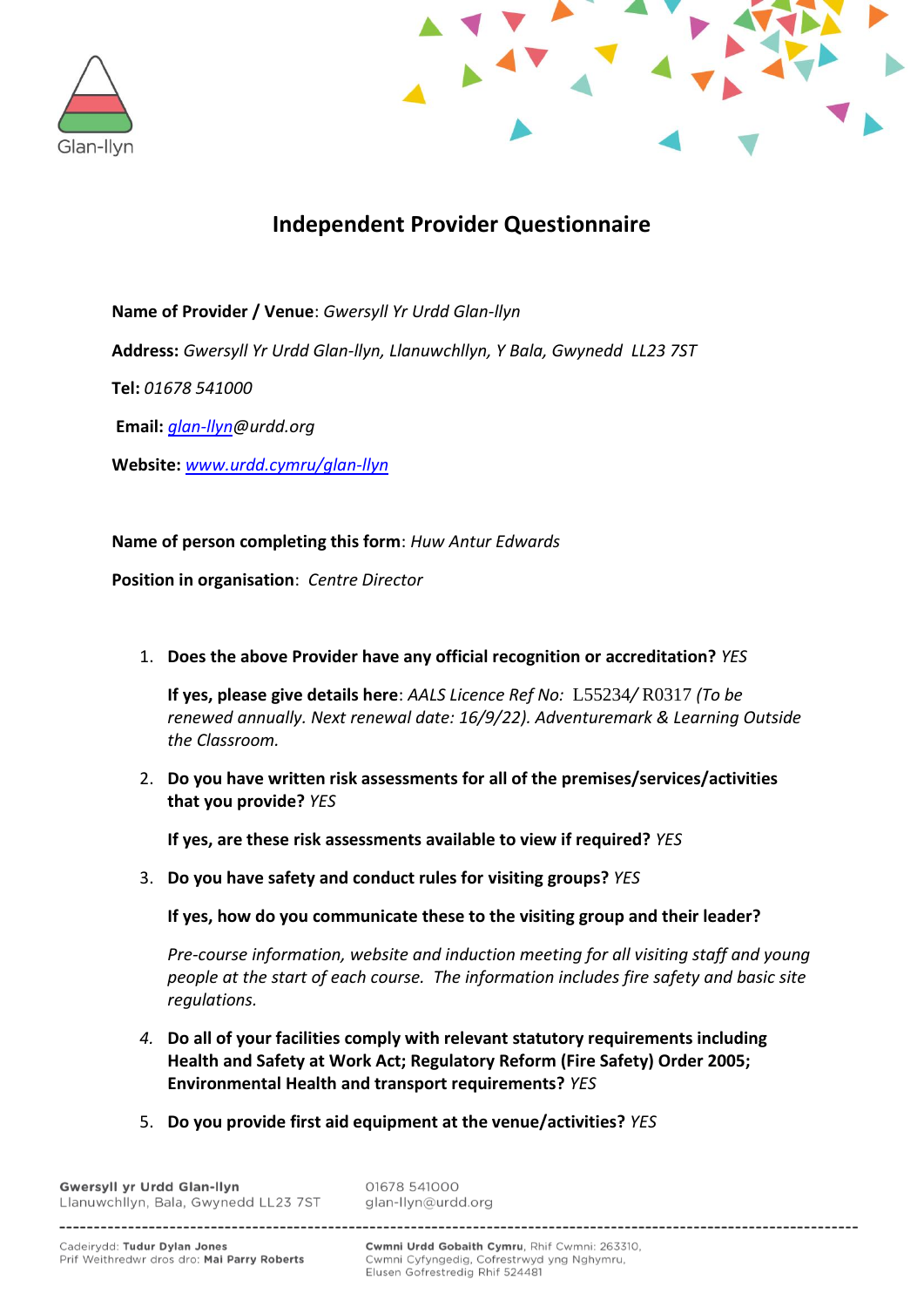



- 6. **Will a trained first-aider be present while the group is visiting?** *YES. We have 30 first aiders at the site, 4 of which hold First Aid at Work certificates. A manager is on duty every evening when the centre is occupied.*
- 7. **Can you provide, if required, contact details for similar groups who have recently used your services?** *YES*
- 8. **Do you provide opportunities for preliminary visits?** *YES*
- 9. **Do you provide activity equipment (e.g. personal protective equipment or play equipment)?** *YES*
	- a. **Do you have a written and recorded system of safety/maintenance checks for this equipment?** *YES*
	- b. **Where national standards exist, does the activity equipment conform to those standards?** *YES*
- 10. **Do you hold a public liability insurance policy which will be current at the date of the proposed visit, both in relation to all directly provided and sub-contracted activity?** *YES*

**If yes, please state here the Limit of Indemnity** - *£25 million*

- 11. **Do you have written emergency procedures?** *YES*
- 12. **For activities that take place off site do you have written late-back procedures?** *YES*
- 13. **Do you have accident/incident/near-miss reporting and action procedures?** *YES*
- 14. **Do you have a procedure for dealing with complaints?** *YES*

# **Residential establishments**

- 1. **Will the group be required to share sleeping accommodation with others not from their group?** *No unless agreed with all parties beforehand*
- 2. **Are staff bedrooms adjacent to young person bedrooms?** *YES*
- 3. **Is sleeping accommodation secure from intruders?** *YES. Independent keypad entry to each accommodation block*
- 4. **Can the emergency services access the site easily if required?** *YES*
- 5. **Do you carry out a fire drill with the visiting group before their first night?** *YES*

**Gwersyll vr Urdd Glan-Ilvn** Llanuwchllyn, Bala, Gwynedd LL23 7ST 01678 541000 glan-llyn@urdd.org